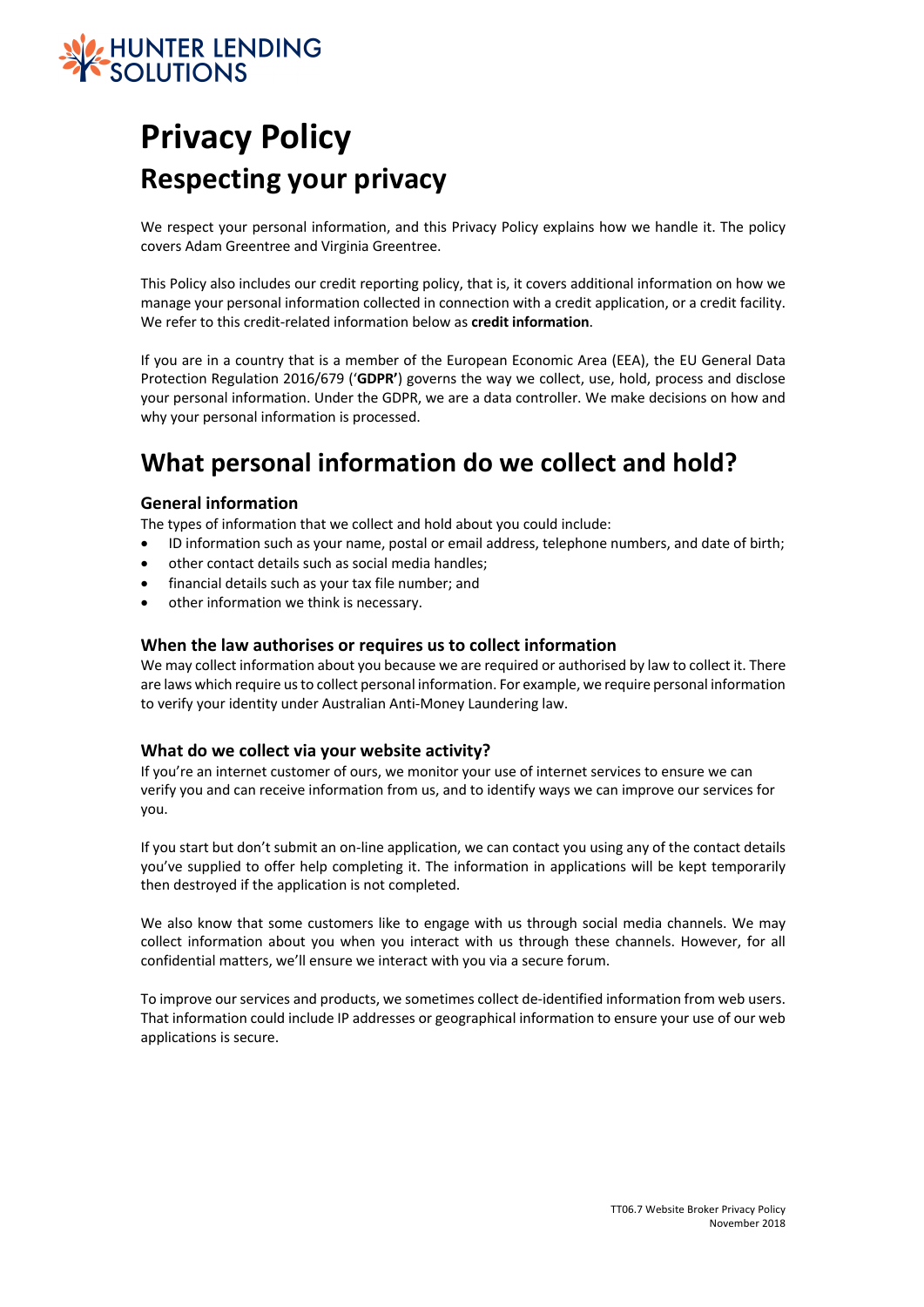

# **How do we collect your personal information?**

### **How we collect and hold your information**

Unless it's unreasonable or impracticable, we will try to collect personal information directly from you (referred to as '**solicited information**'). For this reason, it's important that you help us to do this and keep your contact details up-to-date.

There are a number of ways in which we may seek information from you. We might collect your information when you fill out a form with us, when you've given us a call or used our website. We also find using electronic means, such as email or SMS, a convenient way to communicate with you and to verify your details<sup>1</sup>.

### **How we collect your information from other sources**

Sometimes, we will collect information about you from other sources as the Privacy Act 1988 permits. We will do this only if it's reasonably necessary to do so, for example, where:

- we collect information from third parties about the loan or lease made available to you arising out of the services we provide you;
- we can't get hold of you and we rely on public information (for example, from public registers or social media) or made available by third parties) to update your contact details; or
- we exchange information with your legal or financial advisers or other representatives.

### **What if you don't want to provide us with your personal information?**

If you don't provide your information to us, it may not be possible:

- for us to give you the credit assistance you seek from us;
- to assist in finding a loan or lease relevant to your circumstances;
- verify your identity or protect against fraud; or
- to let you know about other products or services that might be suitable for your financial needs.

#### **How we collect and hold your credit information**

We will collect your credit information in the course of you answering the enquiries we make of you relating to the credit assistance you seek from us. In addition to what we say above about collecting information from other sources, other main sources for collecting credit information are:

- your co-loan applicants or co-borrowers;
- your guarantors/proposed guarantors;
- your employer, accountant, real estate agent or other referees;
- your agents and other representatives like the person who referred your business to us, your solicitors, conveyancers and settlement agents;
- organisations that help us to process credit applications;
- organisations that check the security you are offering such as valuers;
- bodies that issue identification documents to help us check your identity; and
- our service providers involved in helping us to process any application you make for credit through us.

#### **What do we do when we get information we didn't ask for?**

Sometimes, people share information with us we haven't sought out (referred to as '**unsolicited information**'). Where we receive unsolicited personal information about you, we will check whether that information is reasonably necessary for our functions or activities. If it is, we'll handle this information the same way we do with other information we seek from you. If not, we'll ensure we do the right thing and destroy or de-identify it.

<sup>1</sup> However we'll never ask you for your security details in this way – if you are ever unsure, just contact us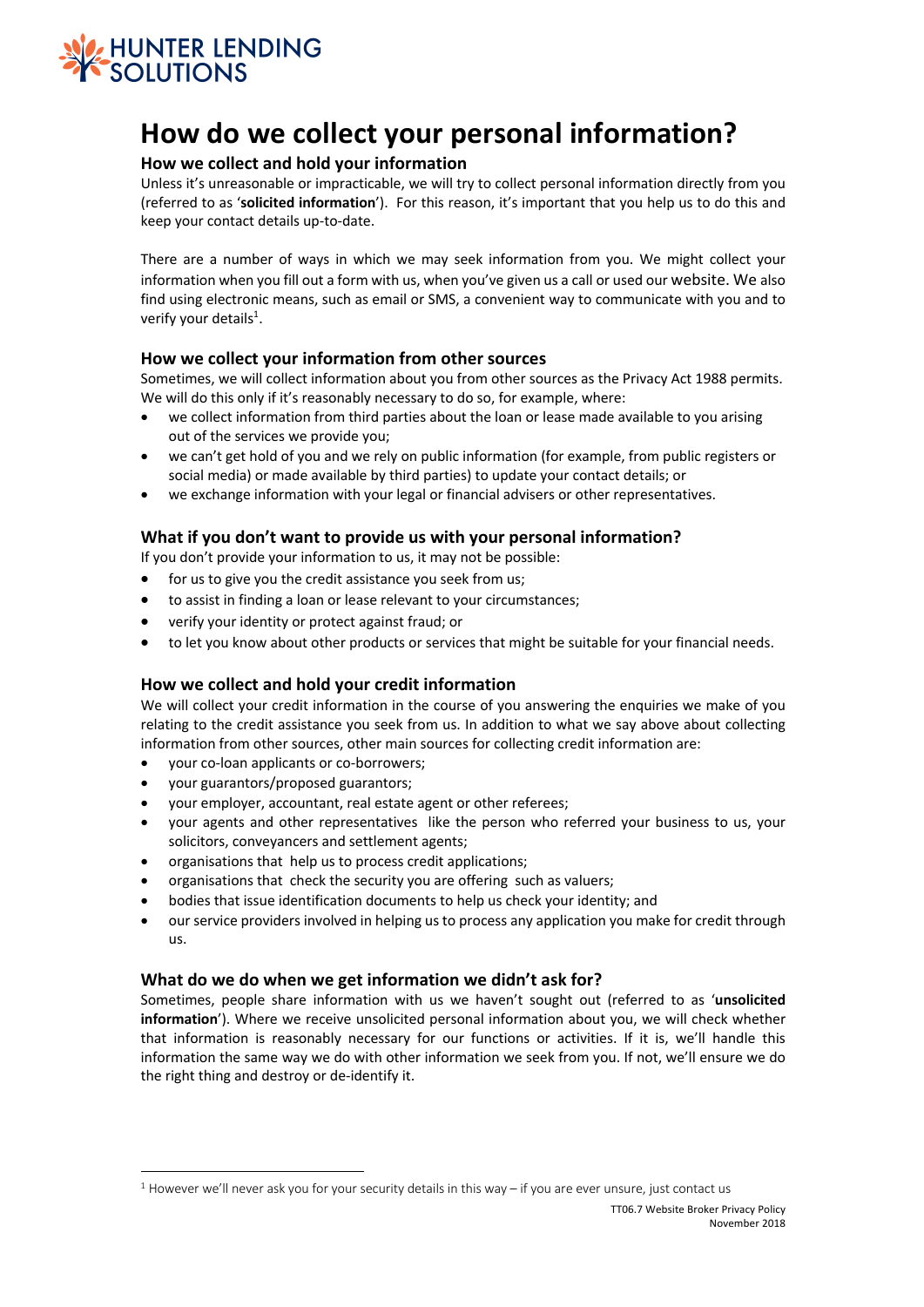

#### **When will we notify you that we have received your information?**

When we receive personal information from you directly, we'll take reasonable steps to notify you how and why we collected your information, who we may disclose it to and outline how you can access it, seek correction of it or make a complaint.

Sometimes we collect your personal information from third parties. You may not be aware that we have done so. If we collect information that can be used to identify you, we will take reasonable steps to notify you of that collection.

#### **How do we take care of your personal information?**

We store information in different ways, including in paper and electronic form. The security of your personal information is important to us and we take reasonable steps to protect it from misuse, interference and loss, and from unauthorised access, modification or disclosure. Some of the ways we do this are:

- document storage security policies;
- security measures for access to our systems; and
- only giving access to personal information to a person who is verified to be able to receive that information

We may store personal information physically or electronically with third party data storage providers. Where we do this, we use contractual arrangements to ensure those providers take appropriate measures to protect that information and restrict the uses to which they can put that information.

#### **What happens when we no longer need your information?**

We'll only keep your information for as long as we require it for our purposes. We may be required to keep some of your information for certain periods of time under law. When we no longer require your information, we'll ensure that your information is destroyed or de-identified.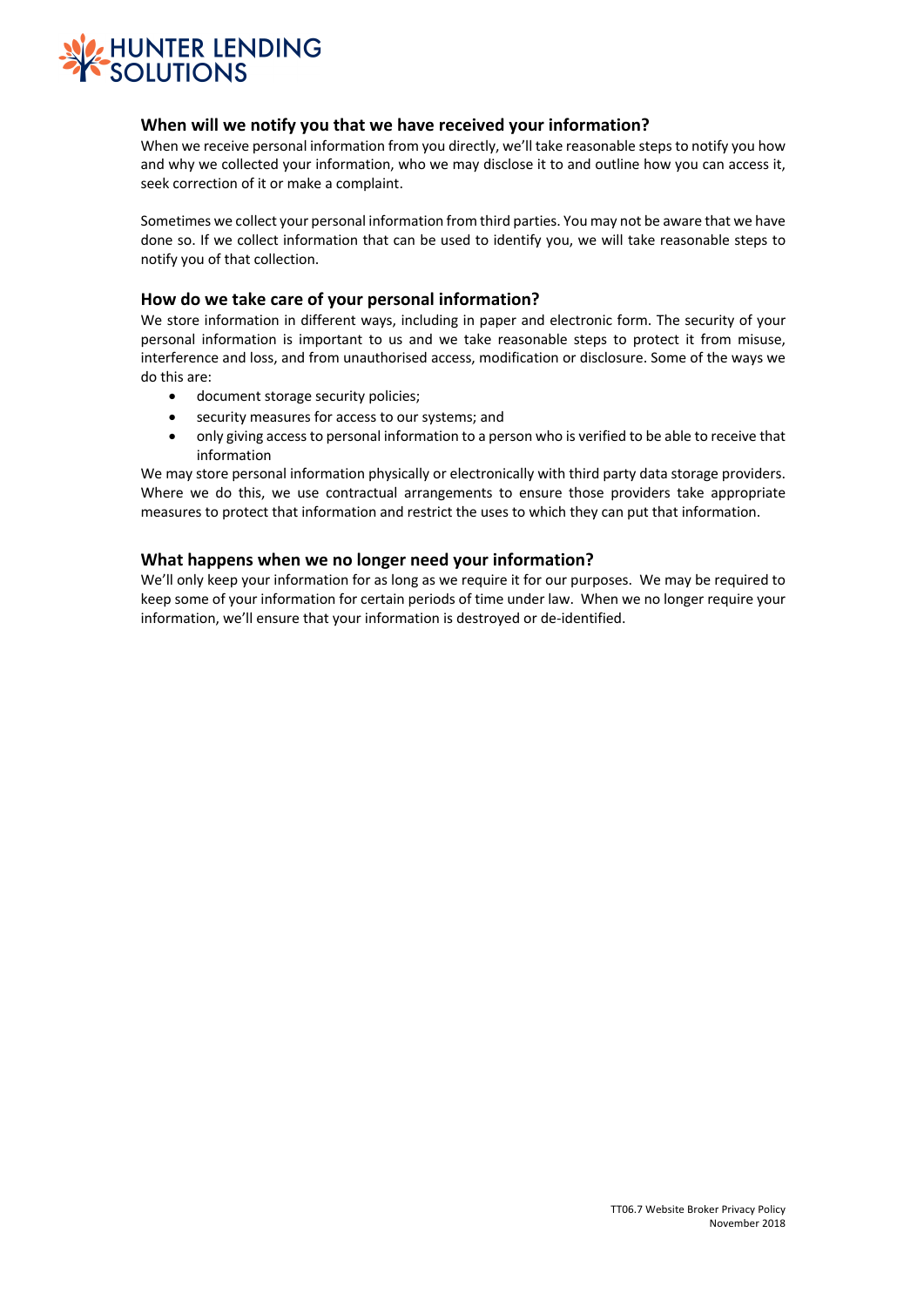

# **How we use your personal information**

### **What are the main reasons we collect, hold and use your information?**

Collecting your personal information allows us to provide you with the products and services you've asked for. This means we can use your information to:

- give you credit assistance;
- give you information about loan products or related services including help, guidance and advice;
- consider whether you are eligible for a loan or lease or any related service you requested including identifying or verifying you or your authority to act on behalf of a customer;
- assist you to prepare an application for a lease or a loan;
- administer services we provide, for example, to answer requests or deal with complaints; and
- administer payments we receive, or any payments we make, relating to your loan or lease.

### **Can we use your information for marketing our products and services?**

We may use or disclose your personal information to let you know about other products or services we or a third party make available and that may be of interest to you.

We will always let you know that you can opt out from receiving marketing offers.

With your consent, we may disclose your personal information to third parties for the purpose of connecting you with other businesses or customers. You can ask us not to do this at any time. We won't sell your personal information to any organisation.

#### **Yes, You Can Opt-Out**

You can let us know at any time if you no longer wish to receive direct marketing offers from us. We will process your request as soon as practicable.

#### **What are the other ways we use your information?**

We've just told you some of the main reasons why we collect your information, so here's some more insight into the ways we use your personal information including:

- telling you about other products or services we make available and that may be of interest to you, unless you tell us not to;
- identifying opportunities to improve our service to you and improving our service to you;
- allowing us to run our business efficiently and perform general administrative tasks;
- preventing any fraud or crime or any suspected fraud or crime;
- as required by law, regulation or codes binding us; and
- any purpose to which you have consented.

#### **What are the grounds which we will deal with your personal information under the GDPR?**

Under the GDPR, we must have a legal ground in order to process your personal information. The legal grounds that we may rely on are:

- Performance of our contract with you;
- Compliance with a legal obligation;
- Where you have provided your consent; and
- For our legitimate interests: our main legitimate interests for processing your personal information are: fraud, security, due diligence, business operations and direct marketing.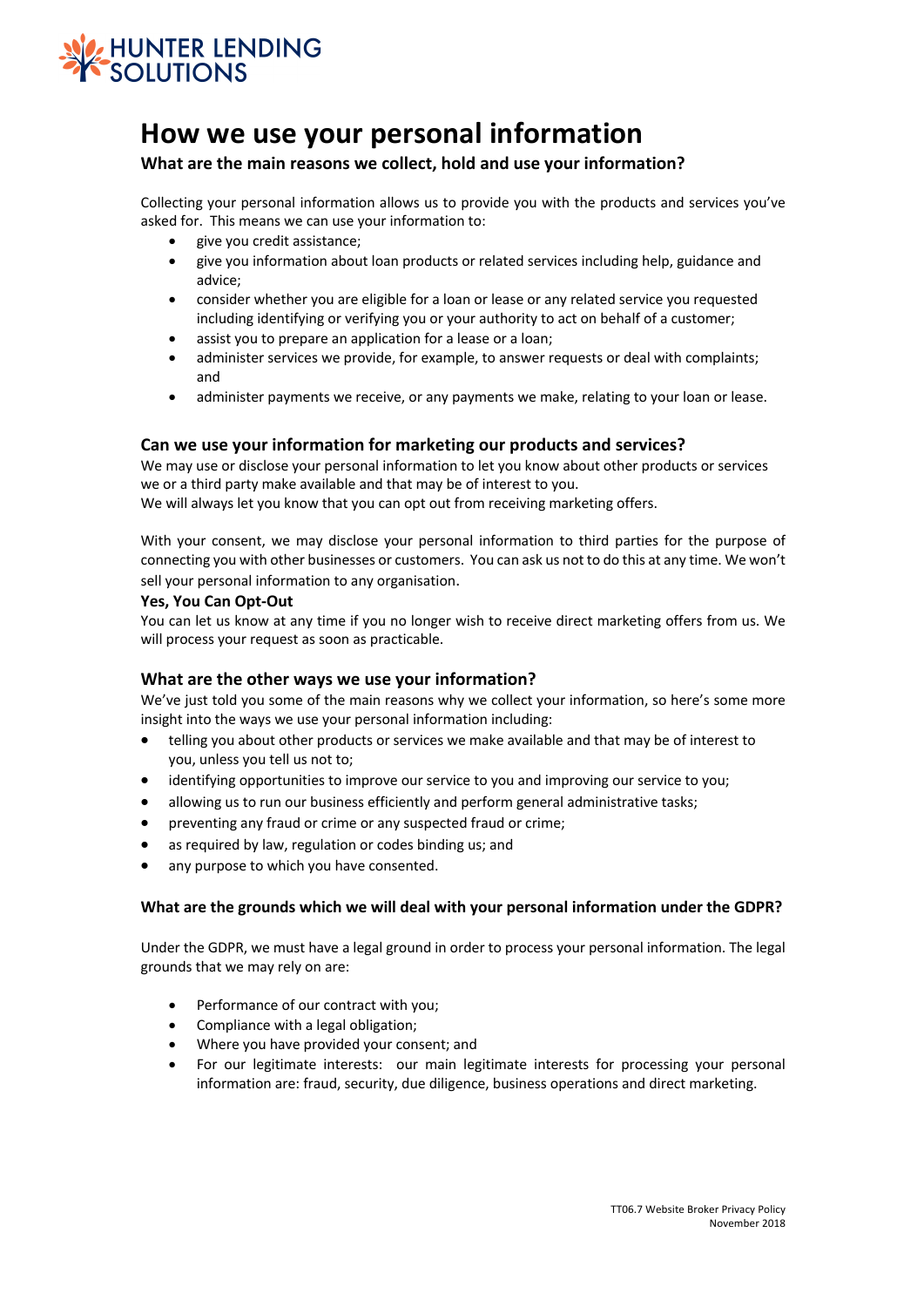

# **How long do you keep your information?**

We are required to keep some of your information for certain periods of time under law, such as the Corporations Act, the Anti-Money Laundering & Counter-Terrorism Financing Act, and the Financial Transaction Reports Act for example.

We are required to keep your information for 7 years from the closure of accounts, or otherwise as required for our business operations or by applicable laws.

We may need to retain certain personal information after we cease providing you with products or services to enforce our terms, for fraud prevention, to identify, issue or resolve legal claims and/or for proper record keeping.

# **Who do we share your personal information with?**

**To make sure we can meet your specific needs and for the purposes described in 'How we use your personal information', we sometimes need to share your personal information with others.** We may share your information with other organisations for any purposes for which we use your information.

#### **Sharing Your Information**

We may use and share your information with other organisations for any purpose described above. **Sharing with your representatives and referees** 

We may share your information with:

- your representative or any person acting on your behalf (for example, lawyers, settlement agents, accountants or real estate agents); and
- your referees, like your employer, to confirm details about you.

#### **Sharing with third parties**

We may share your information with third parties in relation to services we provide to you. Those third parties may include:

- the mortgage aggregator through whom we may submit loan or lease applications to lenders or lessors on the mortgage aggregator's panel;
- the Australian Credit Licence holder that authorises us to engage in credit activities;
- referrers that referred your business to us;
- valuers;
- lenders, lessors, lender's mortgage insurers and other loan or lease intermediaries;
- organisations, like fraud reporting agencies, that may identify, investigate and/or prevent fraud, suspected fraud, crimes, suspected crimes, or other misconduct;
- government or regulatory bodies (including ASIC and the Australian Taxation Office) as required or authorised by law. In some instances, these bodies may share the information with relevant foreign authorities;
- guarantors and prospective guarantors of your loan or lease;
- service providers, agents, contractors and advisers that assist us to conduct our business for purposes including, without limitation, storing or analysing information;
- any organisation that wishes to take an interest in our business or assets; and
- any third party to which you consent to us sharing your information.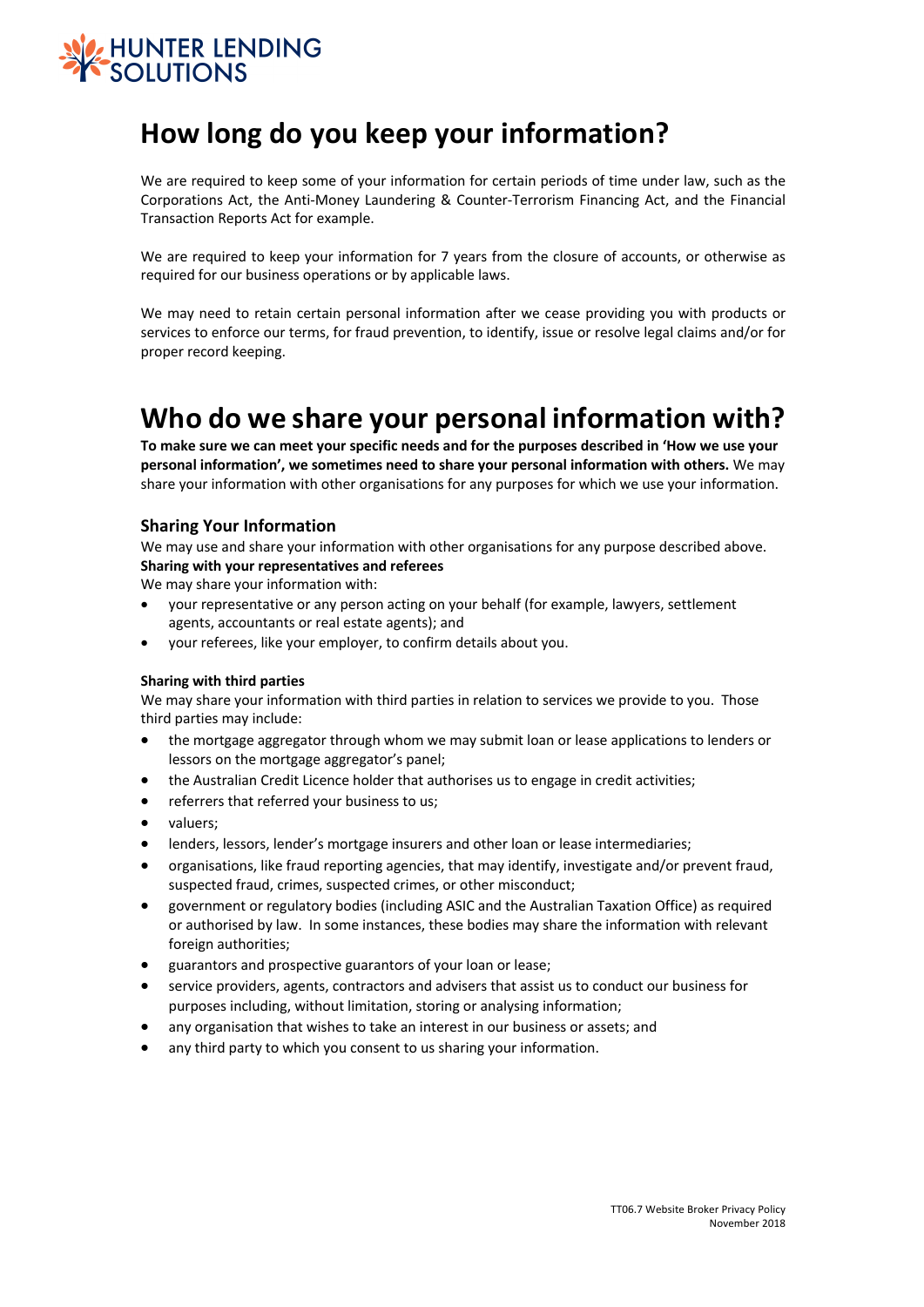

#### **Sharing outside of Australia**

We may use overseas organisations to help conduct our business. As a result, we may need to share some of your information (including credit information) with such organisations outside Australia. The countries in which those organisations are located are:

 $\bullet$  N/A)

We may store your information in cloud or other types of networked or electronic storage. As electronic or networked storage can be accessed from various countries via an internet connection, it's not always practicable to know in which country your information may be held. If your information is stored in this way, disclosures may occur in countries other than those listed.

Overseas organisations may be required to disclose information we share with them under a foreign law. In those instances, we will not be responsible for that disclosure.

Where we transfer your information from the EEA' to a recipient outside the EEA we will ensure that an adequate level of protection is in place to protect your personal information such as putting in place contractual protections to ensure the security of your information.

# **How do you access your personal information?**

#### **How you can generally access your information**

We'll always give you access to your personal information unless there are certain legal reasons why we can't. You can ask us in writing to access your personal information that we hold. In some cases we may be able to deal with your request over the phone.

We will give you access to your information in the form you want it where it's reasonable and practical. We may charge you a small fee to cover our costs when giving you access, but we'll always check with you first.

We're not always required to give you access to your personal information. Some of the situations where we don't have to give you access include when:

- we believe there is a threat to life or public safety;
- there is an unreasonable impact on other individuals;
- the request is frivolous;
- the information wouldn't be ordinarily accessible because of legal proceedings;
- it would prejudice negotiations with you;
- it would be unlawful;
- it would jeopardise taking action against serious misconduct by you;
- it would be likely to harm the activities of an enforcement body (e.g. the police); or
- it would harm the confidentiality of our commercial information.

If we can't provide your information in the way you've requested, we will tell you why in writing. If you have concerns, you can complain. See 'Contact Us'.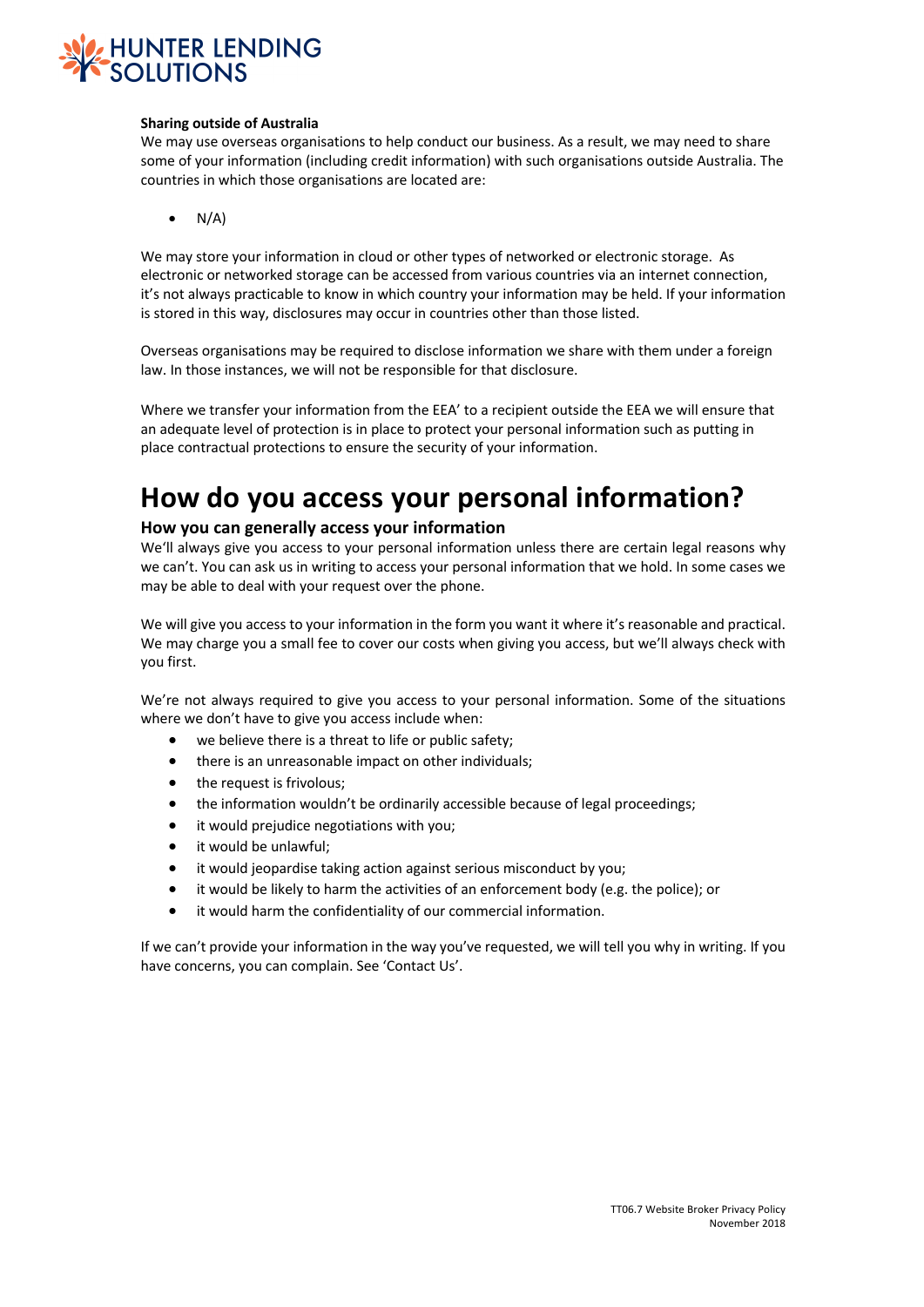

# **How do you correct your personal information?**

### **How we correct your information**

Contact us if you think there is something wrong with the information we hold about you and we'll try to correct it if it's:

- inaccurate;
- out-of-date:
- incomplete:
- irrelevant; or
- misleading.

If you are worried that we have given incorrect information to others, you can ask us to tell them about the correction. We'll try and help where we can - if we can't, then we'll let you know in writing.

#### **What additional things do we have to do to correct your credit information?**

If you ask us to correct credit information, we will help you with this in the following way.

#### **Helping you manage corrections**

Whether we made the mistake or someone else made it, we are required to help you ask for the information to be corrected. So we can do this, we might need to talk to others. However, the most efficient way for you to make a correction request is to send it to the organisation which made the mistake.

#### **Where we correct information**

If we're able to correct the information, we'll let you know within five business days of deciding to do this. We'll also let the relevant third parties know as well as any others you tell us about. If there are any instances where we can't do this, then we'll let you know in writing.

#### **Where we can't correct information**

If we're unable to correct your information, we'll explain why in writing within five business days of making this decision. If you have any concerns, you can access our external dispute resolution scheme or make a complaint to the Office of the Australian Information Commissioner.

#### **Time frame for correcting information**

If we agree to correct your information, we'll do so within 30 days from when you asked us, or a longer period that's been agreed by you.

If we can't make corrections within a 30 day time frame or the agreed time frame, we must:

- let you know about the delay, the reasons for it and when we expect to resolve the matter;
- ask you to agree in writing to give us more time; and
- let you know you can complain to our external dispute resolution scheme or the Office of the Australian Information Commissioner.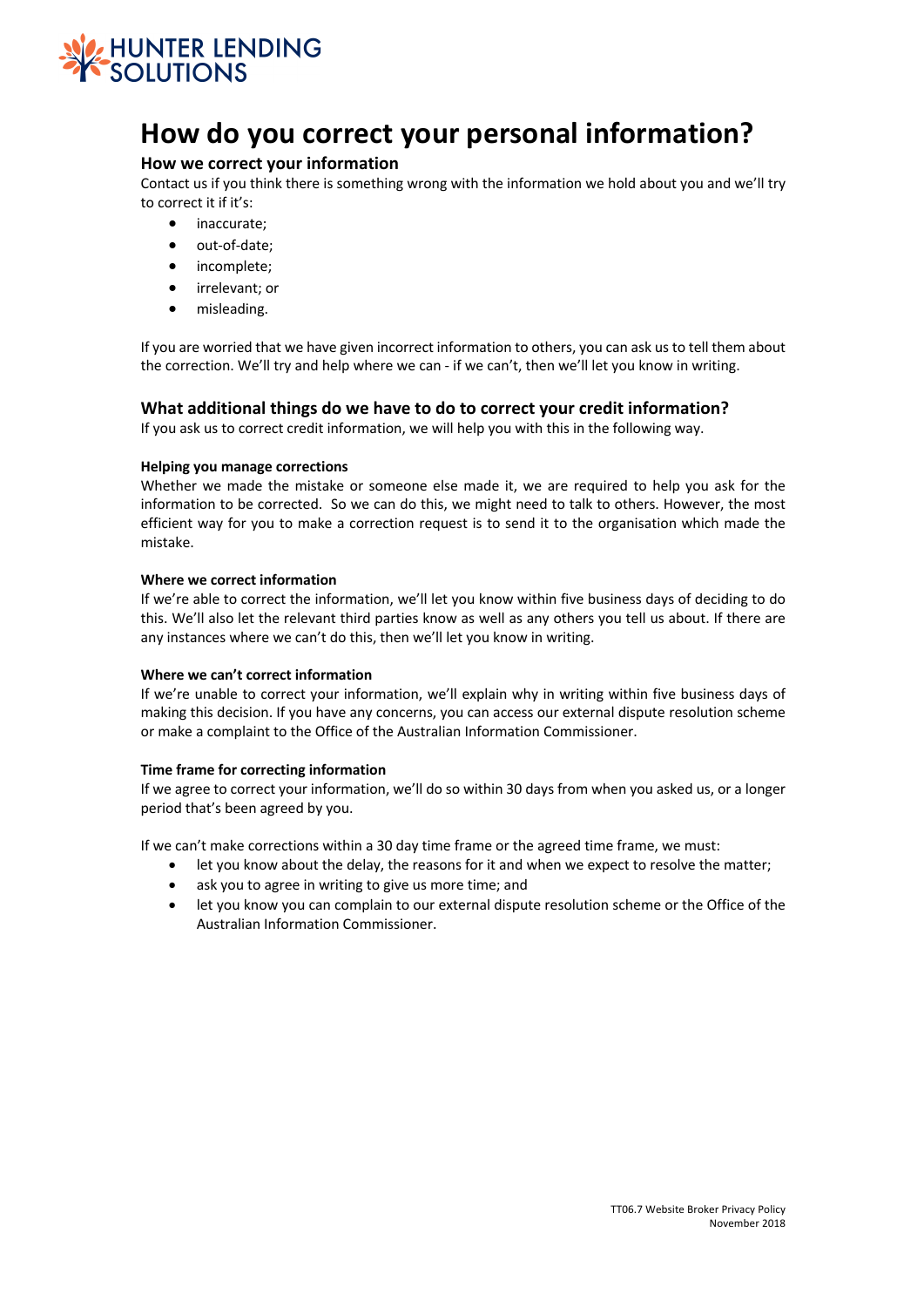

# **How do you make a complaint?**

### **How do you generally make a complaint?**

If you have a complaint about how we handle your personal information, we want to hear from you. You are always welcome to contact us.

#### **You can contact us by using the details below**

Hunter Lending Solutions 28 Sowerby St Muswellbrook NSW 2333 Ph: 02 6541 5626 Email: borrow@hunterlending.com.au

We are committed to resolving your complaint and doing the right thing by our customers. Most complaints are resolved quickly, and you should hear from us within five business days.

#### **Need more help?**

If you still feel your issue hasn't been resolved to your satisfaction, then you can raise your concern with the Office of the Australian Information Commissioner:

- **Online:** www.oaic.gov.au/privacy
- **Phone:** 1300 363 992
- **Email:** enquiries@oaic.gov.au
- **Fax:** +61 2 9284 9666
- **Mail:** GPO Box 5218 Sydney NSW 2001 or GPO Box 2999 Canberra ACT 2601

If you are located in the EEA, you can contact the relevant data protection authority (for example in the place you reside or where you believe we breached your rights). For example, the Office of the UK Information Commissioner:

Office of the UK Information Commissioner

- Online: www.ico.gov.uk
- Phone: 0303 123 1113
- Live chat: https://ico.org.uk/global/contact-us/live-chat

### **What additional things do we have to do to manage your complaints about credit information?**

#### **If your complaint relates to how we handled your access and correction requests**

You may take your complaint directly to our external dispute resolution scheme or the Office of the Australian Information Commissioner. You are not required to let us try to fix it first.

#### **For all other complaints relating to credit information**

If you make a complaint about things (other than an access request or correction request) in relation to your credit information, we will let you know how we will deal with it within seven days.

#### **Ask for more time if we can't fix things in 30 days**

If we can't fix things within 30 days, we'll let you know why and how long we think it will take. We will also ask you for an extension of time to fix the matter. If you have any concerns, you may complain to our external dispute resolution scheme or the Office of the Australian Information Commissioner.

#### **Letting you know about our decision**

We'll let you know about our decision within 30 days or any longer agreed time frame. If you have any concerns, you may complain to our external dispute resolution scheme or the Office of the Australian Information Commissioner.